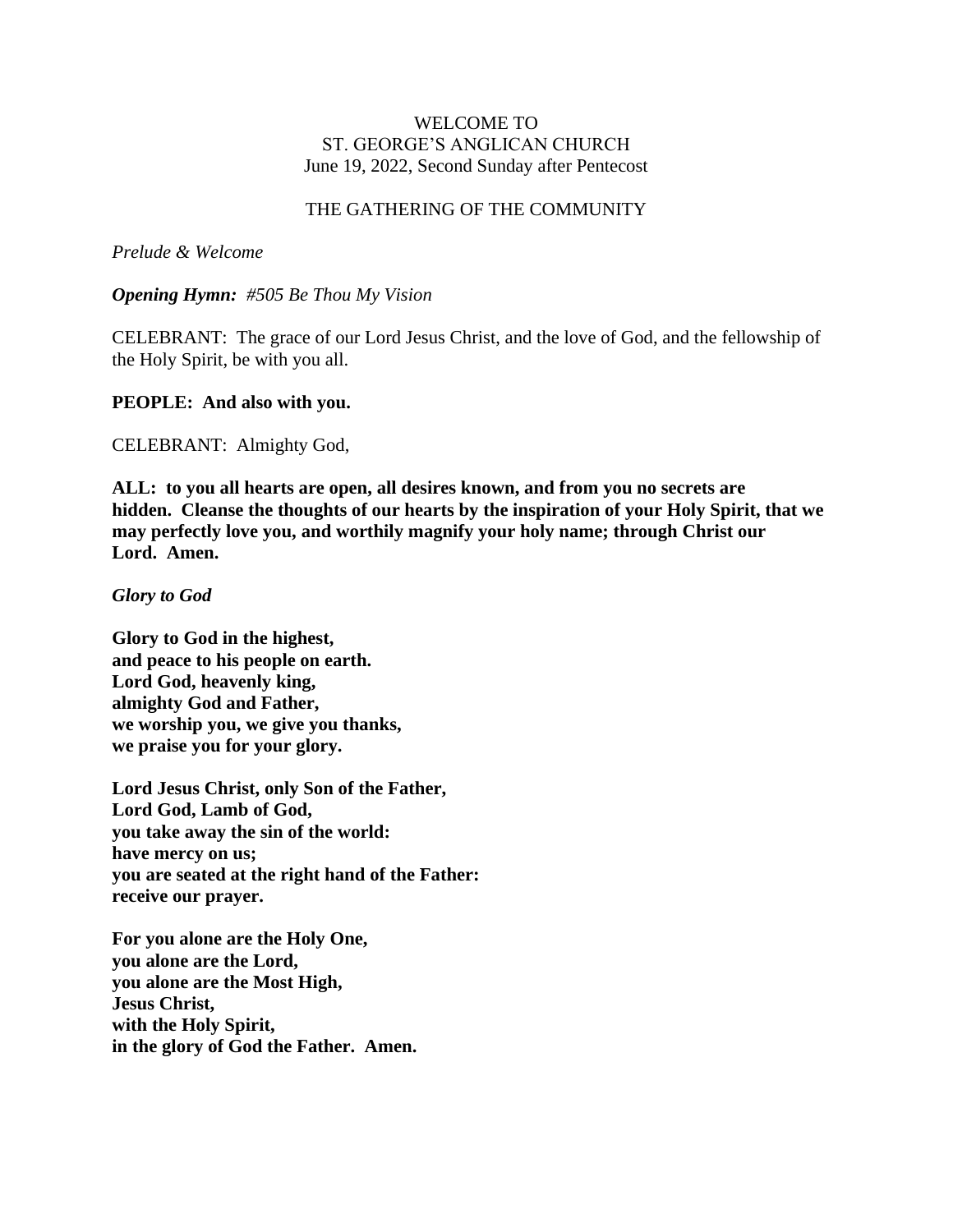#### *Collect of the Day*

CELEBRANT: Let us pray.

## **ALL: O God our defender, storms rage about us and cause us to be afraid. Rescue your people from despair, deliver your sons and daughters from fear, and preserve us all from unbelief; through your Son, Jesus Christ our Lord, who lives and reigns with you and the Holy Spirit, one God, now and ever. Amen.**

### THE PROCLAMATION OF THE WORD

### First Reading: 1 Kings 19:1-4, (5-7), 8-15a, Priscilla Koop reading

Ahab told Jezebel all that Elijah had done, and how he had killed all the prophets with the sword. Then Jezebel sent a messenger to Elijah, saying, "So may the gods do to me, and more also, if I do not make your life like the life of one of them by this time tomorrow." Then he was afraid; he got up and fled for his life, and came to Beer-sheba, which belongs to Judah; he left his servant there. But he himself went a day's journey into the wilderness and came and sat down under a solitary broom tree. He asked that he might die: "It is enough; now, O Lord, take away my life, for I am no better than my ancestors." Then he lay down under the broom tree and fell asleep. Suddenly an angel touched him and said to him, "Get up and eat." He looked, and there at his head was a cake baked on hot stones, and a jar of water. He ate and drank, and lay down again. The angel of the Lord came a second time, touched him, and said, "Get up and eat, otherwise the journey will be too much for you." He got up, and ate and drank; then he went in the strength of that food forty days and forty nights to Horeb the mount of God. At that place he came to a cave, and spent the night there. Then the word of the Lord came to him, saying, "What are you doing here, Elijah?" He answered, "I have been very zealous for the Lord, the God of hosts; for the Israelites have forsaken your covenant, thrown down your altars, and killed your prophets with the sword. I alone am left, and they are seeking my life, to take it away." He said, "Go out and stand on the mountain before the Lord, for the Lord is about to pass by." Now there was a great wind, so strong that it was splitting mountains and breaking rocks in pieces before the Lord, but the Lord was not in the wind; and after the wind an earthquake, but the Lord was not in the earthquake; and after the earthquake a fire, but the Lord was not in the fire; and after the fire a sound of sheer silence. When Elijah heard it, he wrapped his face in his mantle and went out and stood at the entrance of the cave. Then there came a voice to him that said, "What are you doing here, Elijah?" He answered, "I have been very zealous for the Lord, the God of hosts; for the Israelites have forsaken your covenant, thrown down your altars, and killed your prophets with the sword. I alone am left, and they are seeking my life, to take it away." Then the Lord said to him, "Go, return on your way to the wilderness of Damascus. The word of the Lord.

### **PEOPLE: Thanks be to God.**

### *Psalms 42 and 43*

As a deer longs for flowing streams, so my soul longs for you, O God.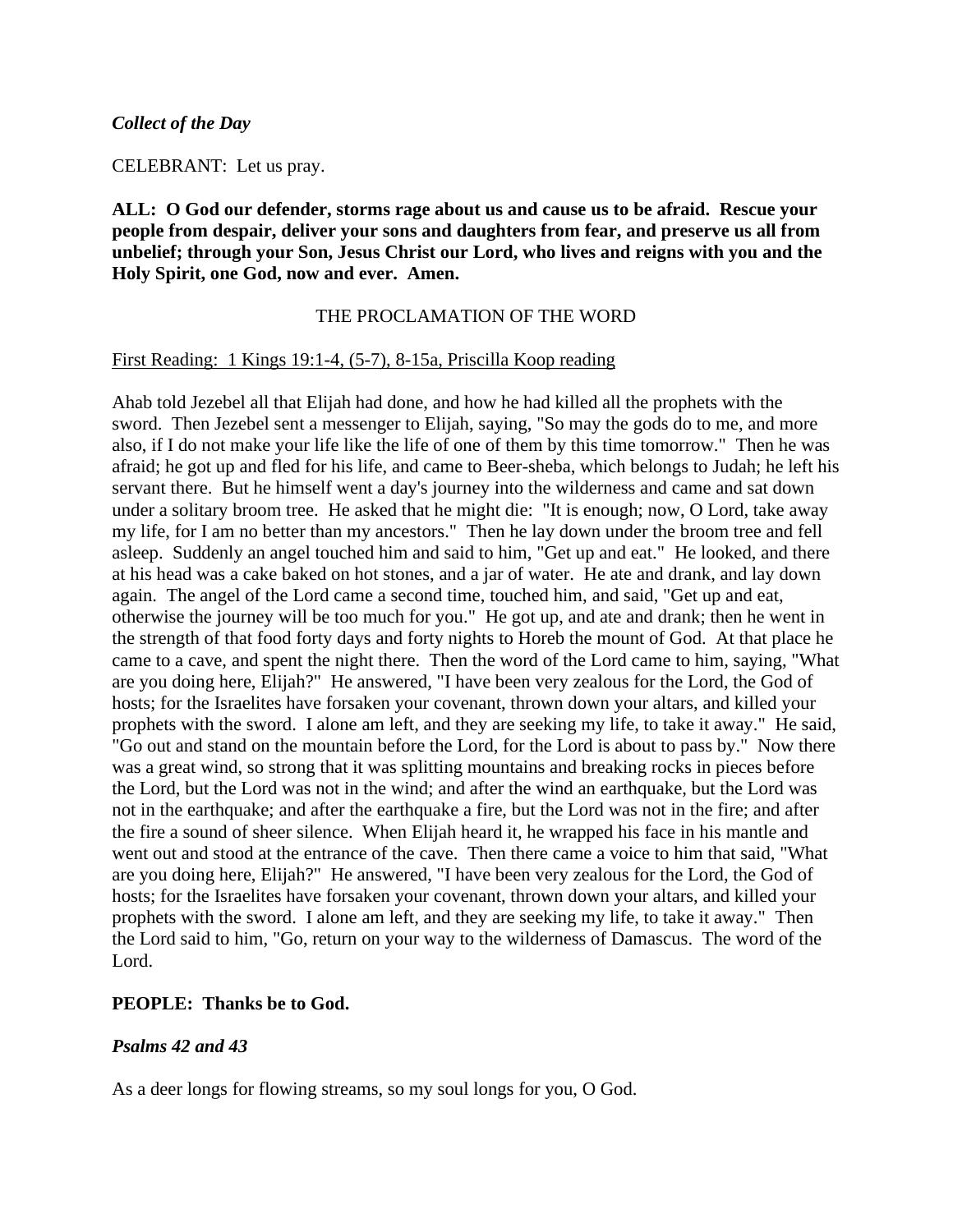## **My soul thirsts for God, for the living God. When shall I come and behold the face of God?**

My tears have been my food day and night, while people say to me continually, "Where is your God?"

# **These things I remember, as I pour out my soul: how I went with the throng, and led them in procession to the house of God, with glad shouts and songs of thanksgiving, a multitude keeping festival.**

Why are you cast down, O my soul, and why are you disquieted within me? Hope in God; for I shall again praise him, my help and my God.

# **My soul is cast down within me; therefore I remember you from the land of Jordan and of Hermon, from Mount Mizar.**

Deep calls to deep at the thunder of your cataracts; all your waves and your billows have gone over me.

## **By day the Lord commands his steadfast love, and at night his song is with me, a prayer to the God of my life.**

I say to God, my rock, "Why have you forgotten me? Why must I walk about mournfully because the enemy oppresses me?"

## **As with a deadly wound in my body, my adversaries taunt me, while they say to me continually, "Where is your God?"**

Why are you cast down, O my soul, and why are you disquieted within me? Hope in God; for I shall again praise him, my help and my God.

## **Vindicate me, O God, and defend my cause against an ungodly people; from those who are deceitful and unjust deliver me!**

For you are the God in whom I take refuge; why have you cast me off? Why must I walk about mournfully because of the oppression of the enemy?

## **O send out your light and your truth; let them lead me; let them bring me to your holy hill and to your dwelling.**

Then I will go to the altar of God, to God my exceeding joy; and I will praise you with the harp, O God, my God.

**Why are you cast down, O my soul, and why are you disquieted within me? Hope in God; for I shall again praise him, my help and my God.**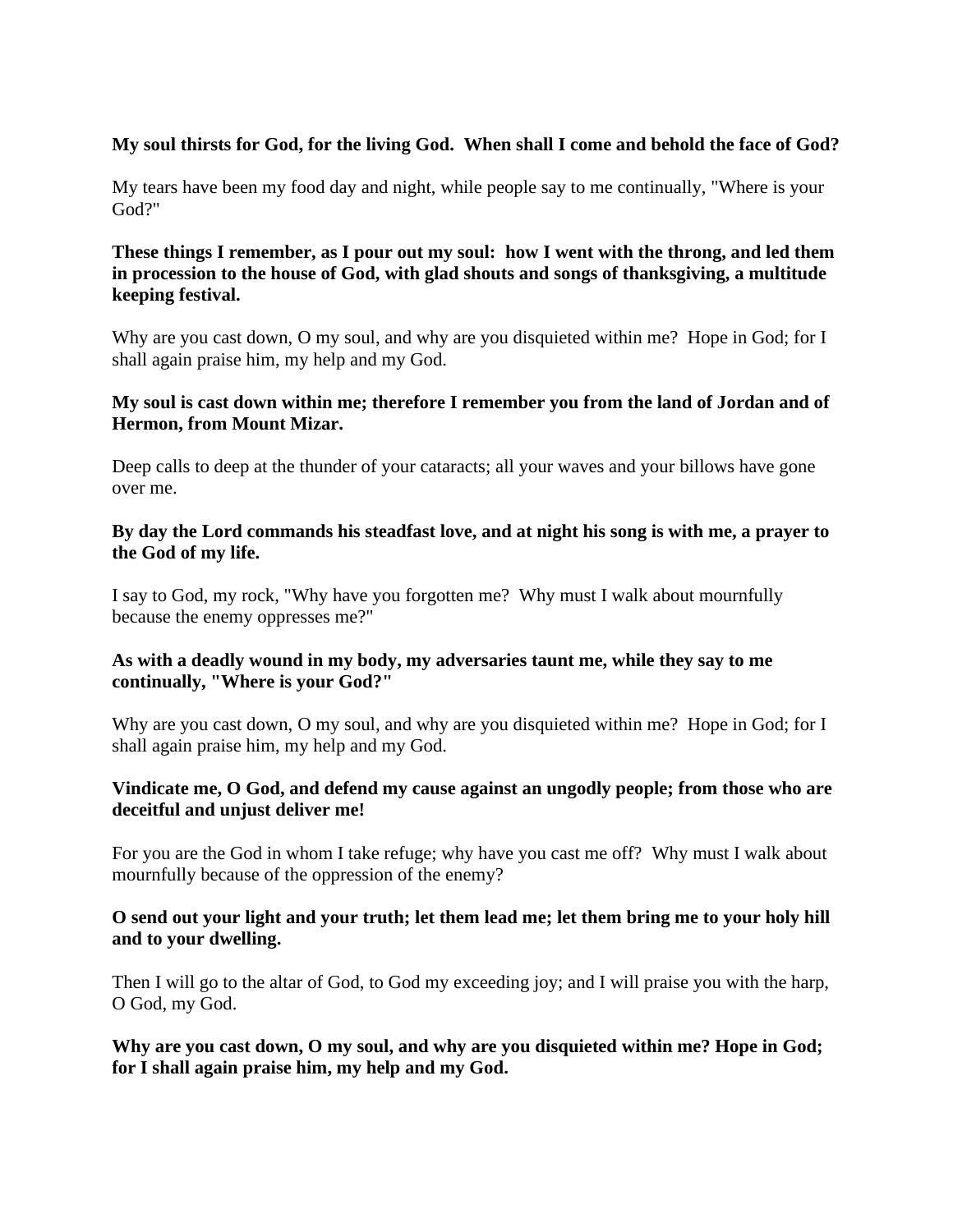Second Reading: Galatians 3:23-29, Gregor Kokorz reading.

Now before faith came, we were imprisoned and guarded under the law until faith would be revealed. Therefore the law was our disciplinarian until Christ came, so that we might be justified by faith. But now that faith has come, we are no longer subject to a disciplinarian, for in Christ Jesus you are all children of God through faith. As many of you as were baptized into Christ have clothed yourselves with Christ. There is no longer Jew or Greek, there is no longer slave or free, there is no longer male and female; for all of you are one in Christ Jesus. And if you belong to Christ, then you are Abraham's offspring, heirs according to the promise. The word of the Lord.

# **PEOPLE: Thanks be to God.**

# *Gradual Hymn: #498 How Lovely Is Thy Dwelling Place*

# The Gospel Reading

Emily Herd: The Lord be with you.

# **PEOPLE: And also with you.**

Emily: The Holy Gospel of our Lord Jesus Christ, according to St. Luke.

# **PEOPLE: Glory to you, Lord Jesus Christ.**

Then they arrived at the country of the Gerasenes, which is opposite Galilee. As he stepped out on land, a man of the city who had demons met him. For a long time he had worn no clothes, and he did not live in a house but in the tombs. When he saw Jesus, he fell down before him and shouted at the top of his voice, "What have you to do with me, Jesus, Son of the Most High God? I beg you, do not torment me"--for Jesus had commanded the unclean spirit to come out of the man. (For many times it had seized him; he was kept under guard and bound with chains and shackles, but he would break the bonds and be driven by the demon into the wilds.) Jesus then asked him, "What is your name?" He said, "Legion"; for many demons had entered him. They begged him not to order them to go back into the abyss. Now there on the hillside a large herd of swine was feeding; and the demons begged Jesus to let them enter these. So he gave them permission. Then the demons came out of the man and entered the swine, and the herd rushed down the steep bank into the lake and was drowned. When the swineherds saw what had happened, they ran off and told it in the city and in the country. Then people came out to see what had happened, and when they came to Jesus, they found the man from whom the demons had gone sitting at the feet of Jesus, clothed and in his right mind. And they were afraid. Those who had seen it told them how the one who had been possessed by demons had been healed. Then all the people of the surrounding country of the Gerasenes asked Jesus to leave them; for they were seized with great fear. So he got into the boat and returned. The man from whom the demons had gone begged that he might be with him; but Jesus sent him away, saying, "Return to your home, and declare how much God has done for you." So he went away, proclaiming throughout the city how much Jesus had done for him.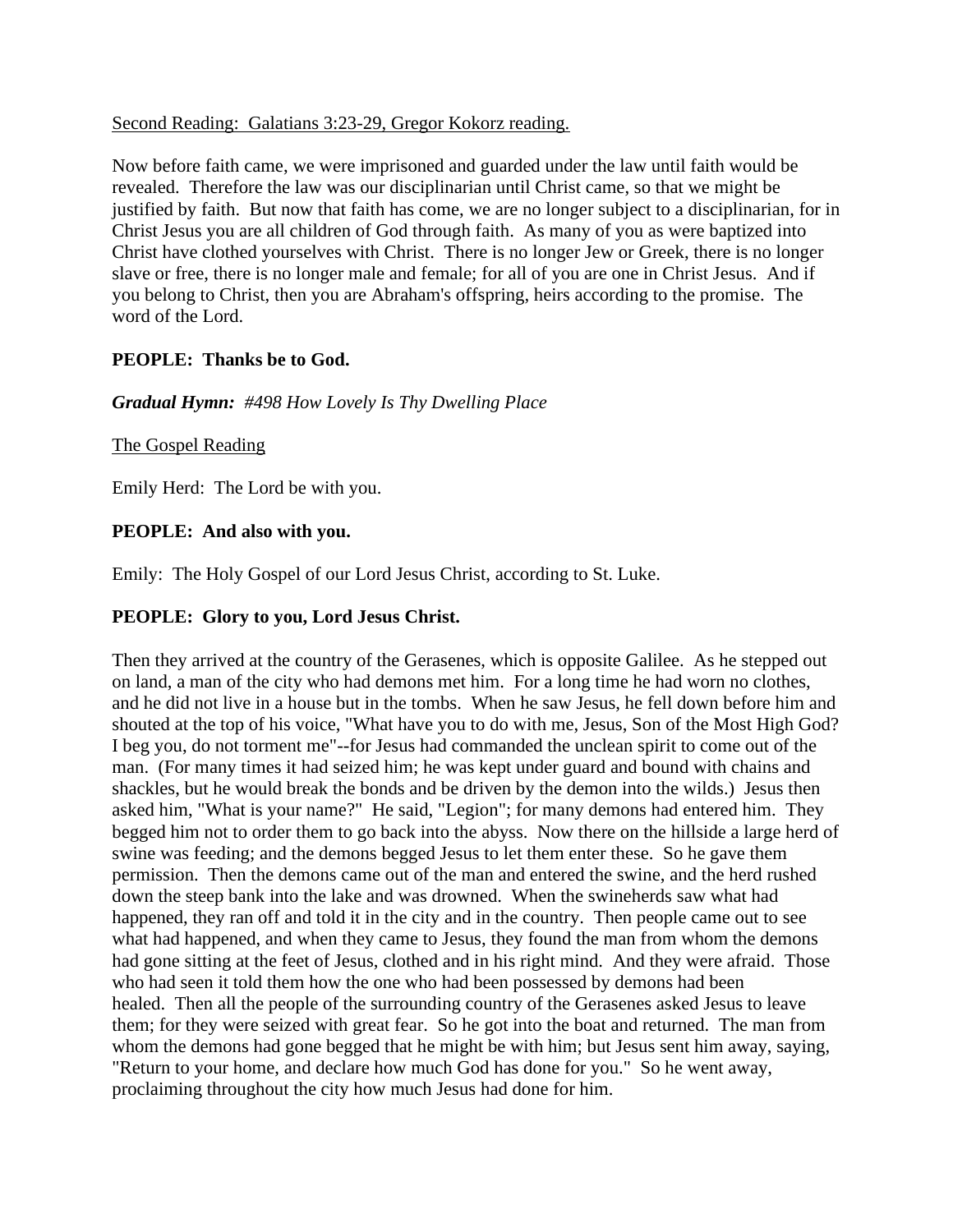Emily: The Gospel of Christ.

### **PEOPLE: Praise to you, Lord Jesus Christ.**

HOMILY: REV. MADDIE URION

*Music for Reflection: Out of the Depths*

*The Apostles' Creed*

CELEBRANT: Let us confess the faith of our baptism, as we say,

**ALL: I believe in God, the Father almighty, creator of heaven and earth.**

**I believe in Jesus Christ, his only Son, our Lord. He was conceived by the power of the Holy Spirit and born of the Virgin Mary. He suffered under Pontius Pilate, was crucified, died, and was buried. He descended to the dead. On the third day he rose again. He ascended into heaven, and is seated at the right hand of the Father. He will come again to judge the living and the dead.**

**I believe in the Holy Spirit, the holy catholic Church, the communion of saints, the forgiveness of sins, the resurrection of the body, and the life everlasting. Amen.**

### PRAYERS OF THE PEOPLE (JEANETTE BUCKINGHAM LEADING)

#### *Confession and Absolution*

CELEBRANT: Dear friends in Christ, God is steadfast in love and infinite in mercy; he welcomes sinners and invites them to his table. Let us confess our sins, confident in God's forgiveness.

**ALL: Most merciful God, we confess that we have sinned against you in thought, word, and deed, by what we have done, and by what we have left undone. We have not loved you**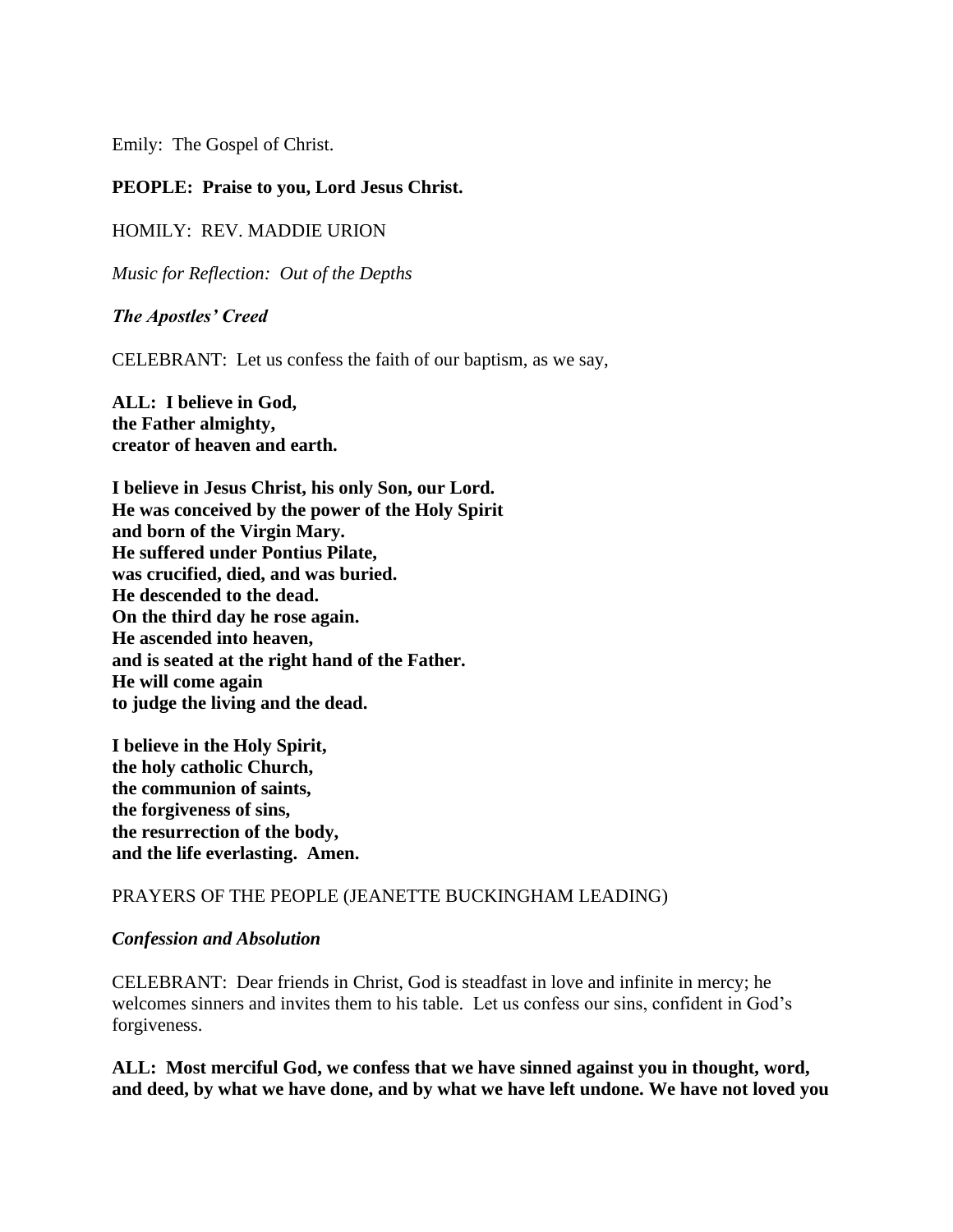**with our whole heart; we have not loved our neighbours as ourselves. We are truly sorry and we humbly repent. For the sake of your Son Jesus Christ, have mercy on us and forgive us, that we may delight in your will, and walk in your ways, to the glory of your name. Amen.**

CELEBRANT: Almighty God have mercy upon you, pardon and deliver you from all your sins, confirm and strengthen you in all goodness, and keep you in eternal life; through Jesus Christ our Lord.

# **ALL: Amen.**

# *The Peace*

CELEBRANT: The grace of God is sufficient to meet all our needs. His power is revealed in our weakness; in our troubles he gives us his peace. The peace of the Lord be always with you.

# **ALL: And also with you.**

*(We greet one another in the name of the Lord by waving.)*

*Offertory Hymn: #604 Your Word, O God a Living Sword*

# CELEBRATION OF THE EUCHARIST

# *Prayer Over the Gifts*

**ALL: Eternal God, you have made our Saviour Jesus Christ the head of all creation. Receive all we offer you this day and renew us in his risen life, in the name of Jesus Christ the Lord. Amen.**

CELEBRANT: The Lord be with you.

# **PEOPLE: And also with you.**

CELEBRANT: Lift up your hearts.

# **PEOPLE: We lift them to the Lord.**

CELEBRANT: Let us give thanks to the Lord our God.

# **PEOPLE: It is right to give our thanks and praise.**

CELEBRANT: We give you thanks and praise, almighty God, through your beloved Son, Jesus Christ, our Saviour and Redeemer. He is your living Word, through whom you have created all things. . . . Now with all creation we raise our voices to proclaim the glory of your name.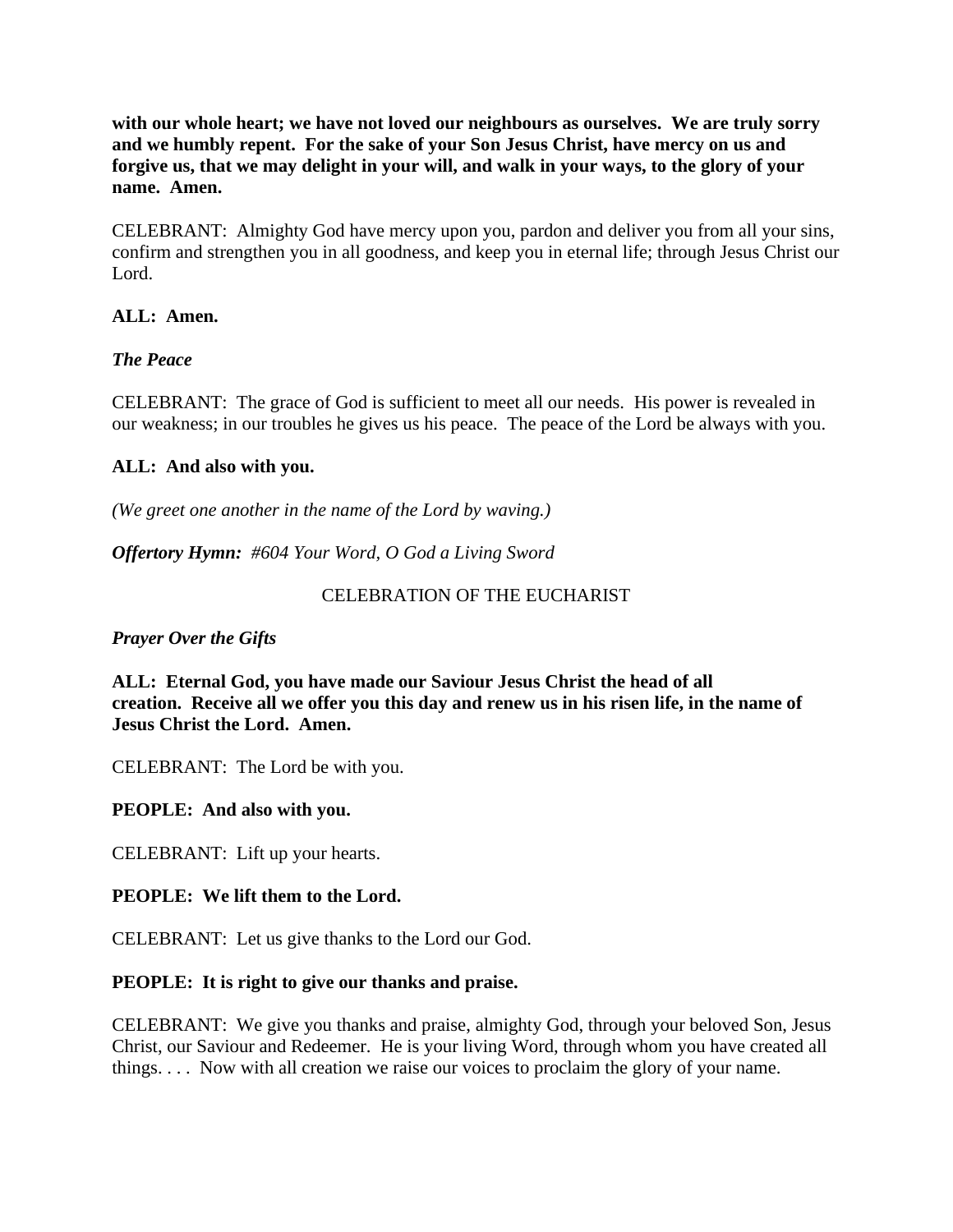## **ALL: Holy, holy, holy Lord, God of power and might, heaven and earth of your glory are full. Hosanna in the highest. Blessed is he who comes in the name of the Lord. Hosanna in the highest.**

CELEBRANT: Holy and gracious God, accept our praise. . . . All glory and honour are yours, Father and Son, with the Holy Spirit in the Holy Church, now and for ever.

# **ALL: Amen.**

## *The Lord's Prayer*

CELEBRANT: As our Saviour taught us, let us pray.

**ALL: Our Father in heaven, hallowed be your name, your kingdom come, your will be done, on earth as in heaven. Give us today our daily bread. Forgive us our sins as we forgive those who sin against us. Save us from the time of trial, and deliver us from evil. For the kingdom, the power, and the glory are yours, now and for ever. Amen.**

## *The Breaking of the Bread*

CELEBRANT: "I am the bread of life," says the Lord. "Whoever comes to me will never be hungry; whoever believes in me will never thirst."

## **ALL: Taste and see that the Lord is good; happy are they who trust in him.**

CELEBRANT: The gifts of God for the People of God.

### **ALL: Thanks be to God.**

*All are welcome to receive Communion. If you prefer to receive a blessing instead, please indicate this by crossing your arms over the chest.*

*Please feel welcome to use this prayer if you are joining worship online: My Jesus, I believe that you offer yourself to us in the Most Holy Sacrament. I love you and desire to receive you into my soul. Since at this moment I cannot receive you sacramentally, come spiritually into my heart. I embrace you, believing you are already there, and I unite myself wholly to you. Never permit me to be spearate from you. Amen.*

### *Agnus Dei, Common Praise #747*

**ALL: Jesus, Lamb of God, have mercy upon us. Jesus, bearer of our sins, have mercy on us. Jesus, redeemer, redeemer of the world, Give us your peace, give us your peace.**

*Music during Communion*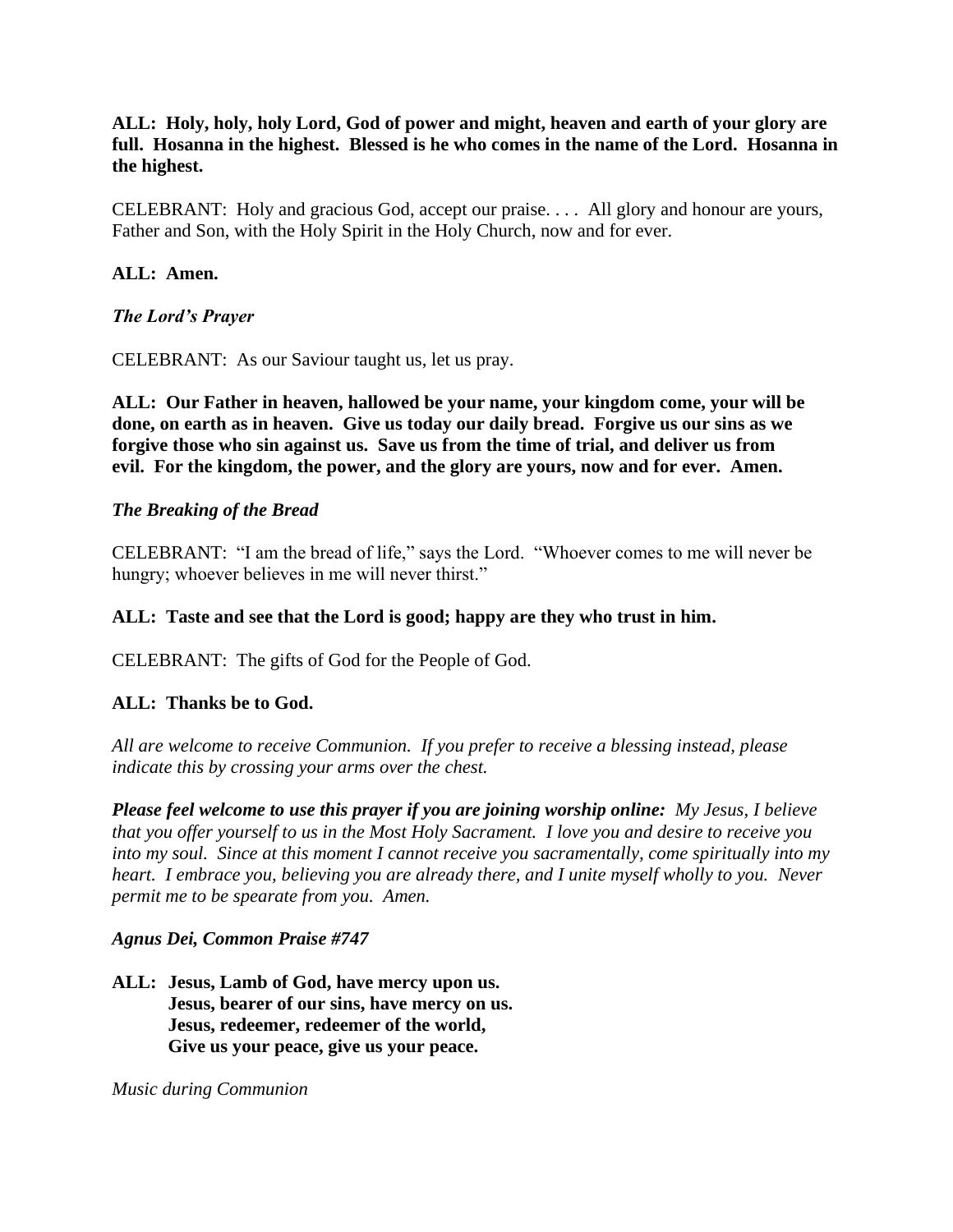*Hymn after Communion: #612 Healer of Our Every Ill*

*Prayer after Communion*

CELEBRANT: Almighty God,

**ALL: guide and protect your people who share in this sacred mystery, and keep us always in your love; through Jesus Christ our Lord. Amen.**

CELEBRANT: Glory to God

**ALL: whose power, working in us, can do infinitely more than we can ask or imagine. Glory to God from generation to generation, in the Church and in Christ Jesus, for ever and ever. Amen.**

## *The Blessing*

CELEBRANT: The hand of God protect you. The peace of Christ be with you. The power of the Spirit strengthen you. And the blessing of God almighty, the Father, the Son, and the Holy Spirit, be with you now and always. And may you always know how beautiful and beloved you are in God's sight.

## **ALL: Amen.**

*Final Hymn: #619 Fairest Lord Jesus*

### *Dismissal*

CELEBRANT: Go in peace to love and serve the Lord.

### **ALL: Thanks be to God.**

### *Postlude*

**Thank you to everyone who assisted in worship today:** Priscilla Koop, Gregor Kokorz, Emily Herd, Harry Kirkland, Jeanette Buckingham, Lynne Reckhow and members of the Altar Guild.

### **Prayers**

**In our prayers, we remember those in need:** David, Erin, Nicole, Leanne, Mike, Richard, Alistair, Lorne, Adriana, Mike, Ava, Grace, Lorraine, Chandra, Shawna, Sharon, and Ann Marie.

**In our world:** the Diocese of Ottawa: the Rt. Rev. Shane Parker, Bishop. The people of St. John the Divine, Onoway, and Cheryl, Rector. Buyé Diocese: the people of Kabanga Parish and Lazar, their Rector. Samson Cree Nation.